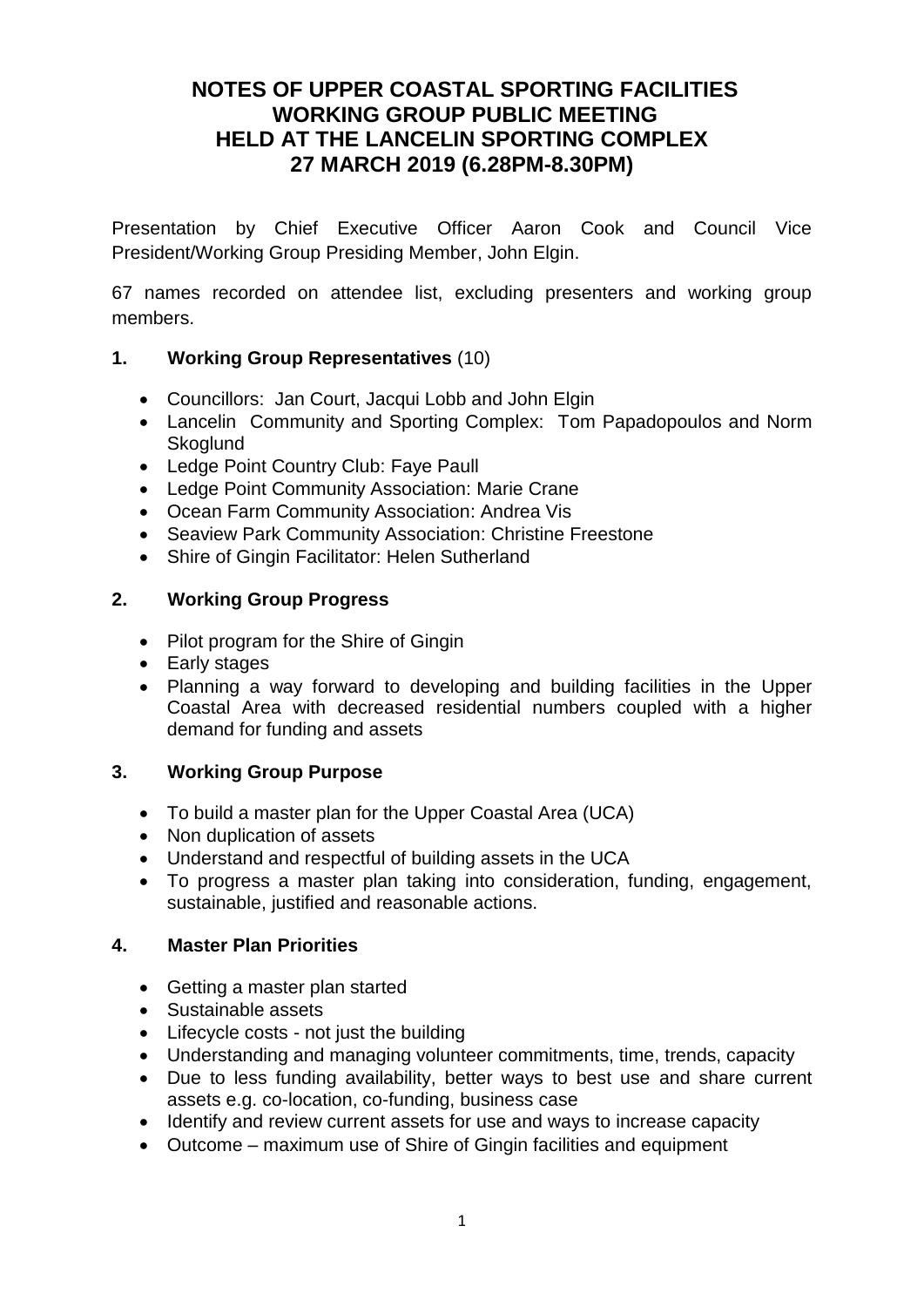## **5. UCA Community and Shire of Gingin Considerations**

- Community groups to think about contributions towards asset sustainability and funding
- Whole life costs due to non-funding from external grant sources for asset replacement and maintenance

### **6. UCA Community and Shire of Gingin Recommendations**

- Community group collaboration within and between UCA organisations
- Community group colocation and shared asset utilisation
- UCA planning to address appropriate time frames, development in stages, prioritisation, realistic goals and be aligned to grant availability
- Minutes to be distributed to community groups to retain accurate information distribution and UCA Master Plan progress

#### **QUESTIONS AND ANSWERS**

Below are audience questions in italics *(Q.)* with the presenters' response (A.) following. There are also a couple of audience comments, also in italics (*C.*). These are listed in order received.

- *Q1. Pathway – trigger point with developer (concrete? materials?).* A. Best cost to be used
- *Q2 Master Plan consultant?*  A. Yes
- *Q3. Master Plan – use the one already done as the foundation?*  A. Yes - the parts that are appropriate
- *Q4. History on Lancelin Sporting Complex poor – altered timeframes, communications and expectations.* 
	- A. Inefficient planning of large complexes causes financial deficits long term. We have too many assets and duplications in the UCA. This Master Plan will define and clarify Shire of Gingin and UCA expectations
- *Q5. Netball courts – Quality poor and not inclusive of the complex sporting group needs.*
	- A. Short term fix is viable in particular instances to meet priority needs for existing clubs however a long term and overarching agenda is necessary to justify ratepayer's expenditure
- *Q6. Cost expenditure for Grace Darling Park?* A. DFES \$240,000, Shire \$100,000, External \$140,000 this is separate to Asset fund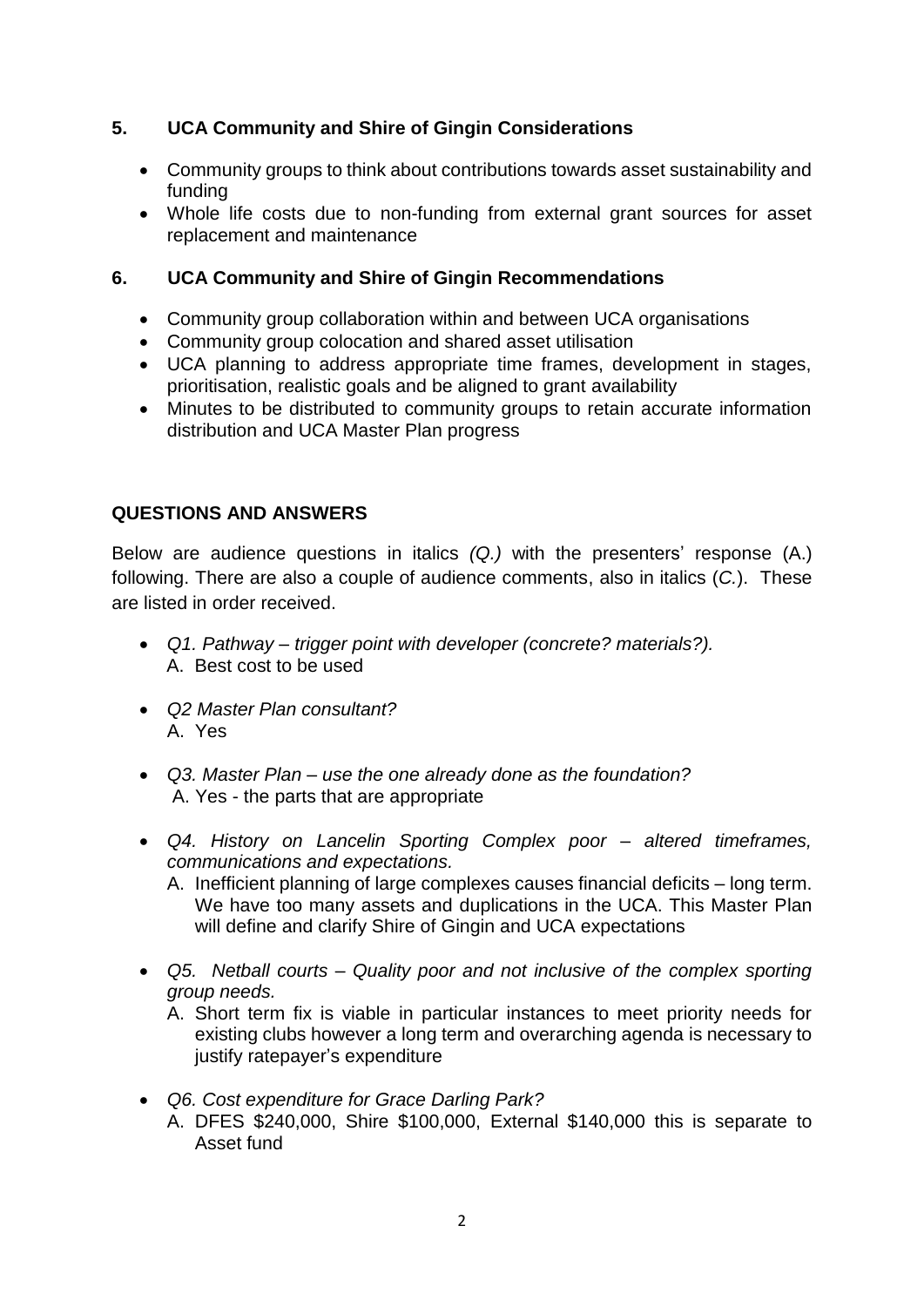- *Q7. Is there one hub (sporting complex) or will there be a splitting of groups into different UCA's?*
	- A. Yes there is a hub however there is a priority to have maximum utilisation of all existing facilities
- *Q8. Ledge to be joined to Lancelin?* 
	- A. Certainly a priority. The Master Plan priority is for club sustainability and maximum use of existing UCA assets and facilities. The utilisation of Ledge or Lancelin assets will be determined on what best addresses this criterion
- *C1. The Working Group consists of a balanced representation from the UCA. The role of the UCA representatives is to distribute accurate information to the UCA*
- *Q9. Netball Club is unable to plan strategically due to the lack of an overarching plan and direction.*
	- A. The Master plan will address what is required for the UCA. It will be achievable and sustainable. Patience and trust is required in the process to develop this Master Plan. The Master Plan will enable strategic direction for UCA groups
- *Q10. Request for copy of the old Lancelin Concept Masterplan 2016 in the Lancelin Shire Office please.*  A. Yes. This document is located in the Shire of Gingin Lancelin Office
- *Q11. Is the Council going to commit to these decisions once the master plan is completed?* 
	- A. Yes. Due to the need to identify current facility use and a priority for asset management without raising Shire of Gingin rates. Council will make sustainable decisions which are fair and justified. Council cannot be asked to provide funding for non-rationalised assets. Groups may have to travel to use existing facilities rather than creating duplications
- *Q12. Is this a rationalisation program? We may lose numbers and groups if decisions cannot be made now. What is the long term benefit of this master plan?* 
	- A. Sustainability is a Master Plan priority for UCA assets and groups. Short term priorities can be implemented however a master plan will ensure long term sustainable growth with a focus on UCA needs
- *Q13. The Lancelin Sporting complex group and affiliated clubs do work collaboratively to support each other.* 
	- A. The Shire of Gingin agrees with this statement. A collaborative effort for all UCA groups within and across groups will be required to action the needs and positive growth of the UCA and to progress the master plan
- *Q14. The large amount of land at the Lancelin Sporting Complex was developed for and was identified for its current purpose and use. Why change this?* 
	- A. The original purpose of this facility has been affected by changes in access to funding, maintenance costs and viability of existing UCA assets plus a lack of a master (overarching) plan for the UCA